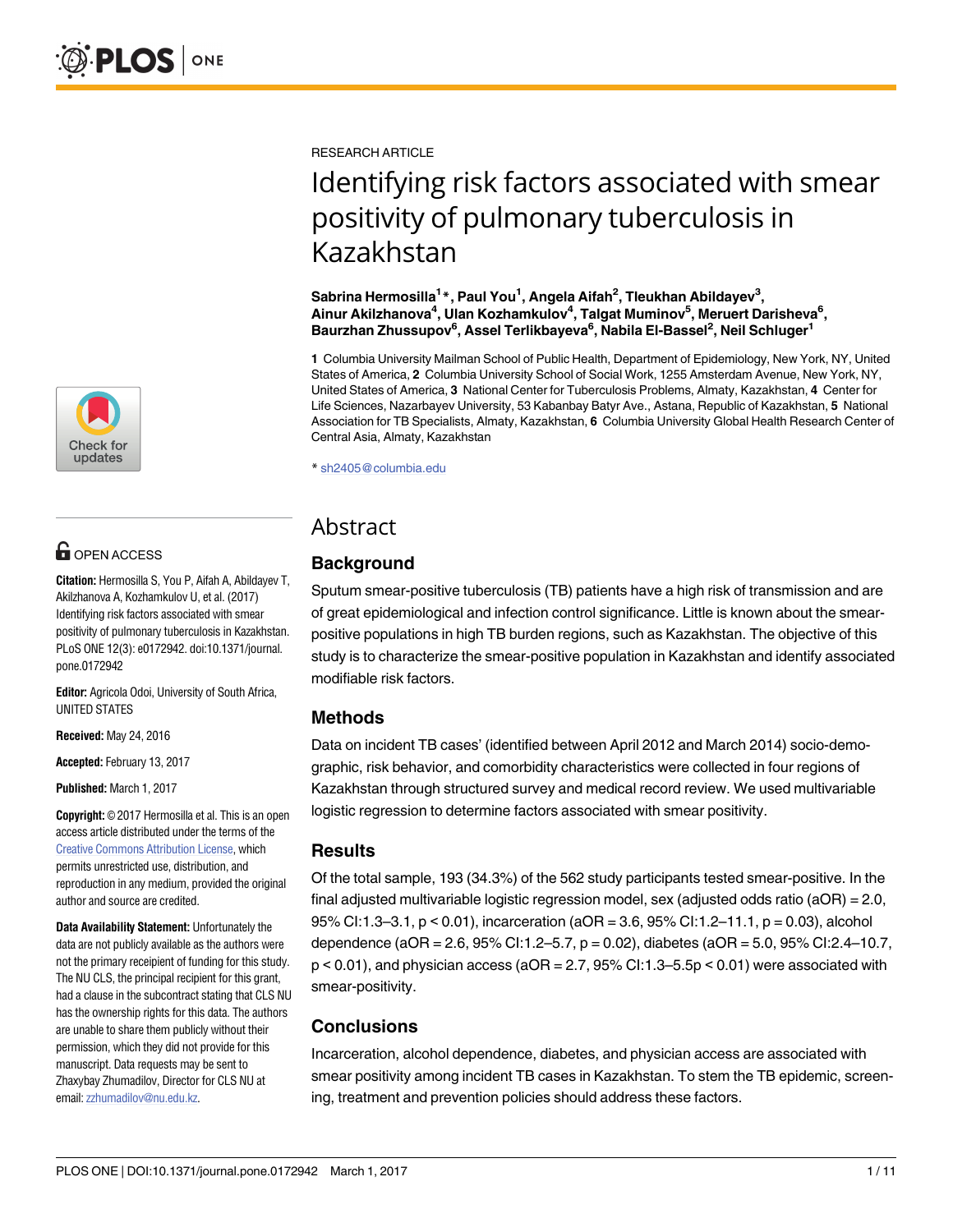<span id="page-1-0"></span>

**Funding:** The primary recipient of this grant was the Center for Life Sciences of Nazarbayev University [\(http://cls.nu.edu.kz/cls/about/\)](http://cls.nu.edu.kz/cls/about/) which received funding from the Kazakhstan Ministry of Education and Science [\(http://edu.gov.kz/ru/\)](http://edu.gov.kz/ru/). The Global Health Research Center of Central Asia (GHRCCA) had a subcontract with the Nazarbayev University Center for Life Sciences to develop methodologies, implement the field data collection, and analyze the study results. Dr. Hermosilla received additional funding from the National Institute of Mental Health (NIMH [https://www.](https://www.nimh.nih.gov/index.shtml) [nimh.nih.gov/index.shtml](https://www.nimh.nih.gov/index.shtml)) T32MH096724.

**Competing interests:** The authors have declared that no competing interests exist.

#### **Introduction**

Tuberculosis (TB) remains one of the world's most burdensome communicable diseases[\[1\]](#page-8-0). Despite the gradual decline in TB morbidity and mortality over recent years, the control and elimination of the disease remains a significant challenge[\[1\]](#page-8-0). Kazakhstan, an upper middleincome country, is currently characterized by the World Health Organization (WHO) as a high TB priority country and has the second highest multidrug-resistant TB (MDR-TB) burden globally[[2](#page-8-0)].

*Mycobacterium tuberculosis* infection is associated with modifiable factors including incarceration[\[3\]](#page-9-0), smoking[[4\]](#page-9-0), alcohol dependence[[5\]](#page-9-0), drug use history[\[6\]](#page-9-0), low body mass index (BMI; as both a potential risk factor and symptom of infection)[\[7](#page-9-0)], diabetes [\[7\]](#page-9-0), Hepatitis C virus (HCV)[\[8](#page-9-0), [9](#page-9-0)], HIV status [[10](#page-9-0)], and depression[\[11\]](#page-9-0). While descriptive epidemiological studies have documented the TB burden in Kazakhstan $[12]$  $[12]$  $[12]$ , few have linked these factors to increased infectiousness or identified highly infectious sub-populations.

For low- and middle-income countries, including Kazakhstan, sputum smear microscopy using unconcentrated samples with Ziehl-Neelsen staining is the cornerstone of TB diagnosis [\[13\]](#page-9-0). This test is rapid, simple, inexpensive, and widely available in TB-endemic countries. Detection of tubercle bacilli in sputum samples through microscopy indicates that the patient is capable of TB transmission [[14](#page-9-0)]. Although those with smear-negative, culture-positive pulmonary TB are capable of infecting close contacts, smear-positive patients are considered most infectious[[14\]](#page-9-0). Smear positivity among incident pulmonary TB cases is associated, in low MDR-TB burden contexts, with risk factors such as: alcohol abuse[\[15\]](#page-9-0), homelessness[[15](#page-9-0)], incarceration[[15\]](#page-9-0), unemployment[[15](#page-9-0)], male gender[\[15\]](#page-9-0), and urban residence[\[15\]](#page-9-0); and healthrelated outcomes such as HIV status (both high $[16]$  $[16]$  $[16]$  and low positive prevalence $[17]$  $[17]$  $[17]$ ), high mortality[\[18\]](#page-9-0), and poor TB treatment outcomes[[15](#page-9-0)].

To our knowledge there are no studies exploring associations between modifiable risk factors and smear-positivity in a high MDR-TB setting. Given the higher risk of transmission, smear-positive patients are of great epidemiological importance[\[19\]](#page-9-0). We conducted a crosssectional study to examine factors associated with sputum smear positivity, among pulmonary TB patients, in Kazakhstan. We hypothesize that socio-demographic, behavioral, and co-morbidity risk factors play an important role in increasing an individual's odds of sputum smear positivity.

#### **Materials and methods**

#### Data collection and study population

All pulmonary TB incident cases diagnosed between April 2012 and March 2014 registered in the National Tuberculosis Program (NTP) in Almaty (Almaty city and state), Kostanay, and Kyzylorda, Kazakhstan—representing a cross-section of high, medium, and low burden regions[[12](#page-9-0)]—were invited to participate in our study through a combination of TB clinician pre-screening, research staff screening, and electronic medical record review. Participant data were collected through an in-person 60-minute audio computer assisted questionnaire conducted from June 2012 to May 2014 and a targeted review of their clinical medical records. The study instrument was designed in English, from scales previously used in the region, translated and pilot tested in Russian and Kazakh, then back translated to English. Once finalized, the questionnaire was programmed and presented in Russian or Kazakh through DatStat, a software providing video presentation of questions and responses. All questionnaires were administered in private rooms with research assistants available, if necessary.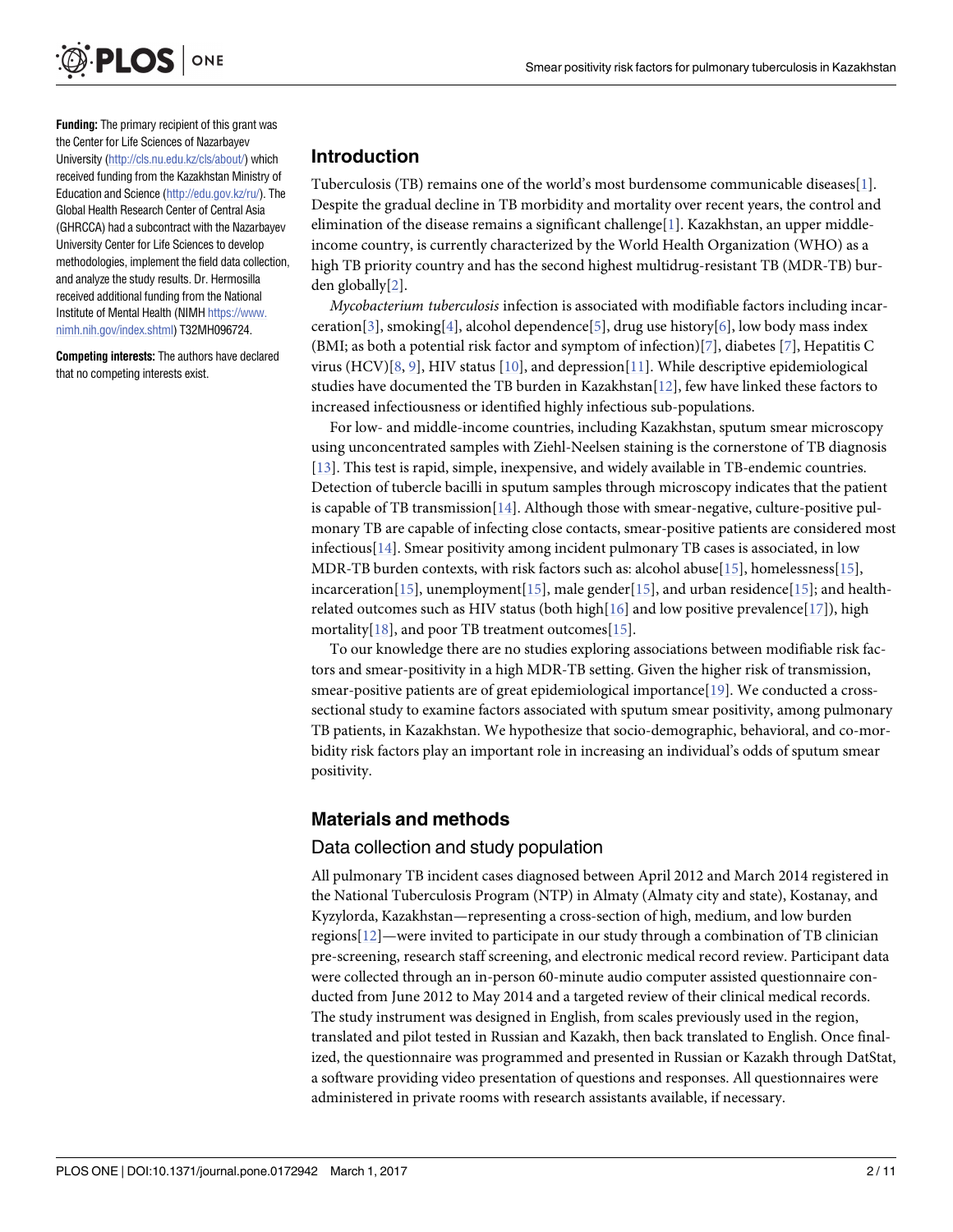<span id="page-2-0"></span>During the study period, 744 incident TB cases were registered by the NTP. Other study eligibility criteria includes: (1) age– 18 years or older; (2) at permanent residence address for three or more months; (3) sampling requirements for parent longitudinal study (not relevant to current analysis), including availability of a pulmonary TB negative household adult control; (4) Russian or Kazakh language fluency; and (5) absence of apparent severe mental disorders that may impede their ability to consent and complete the questionnaire. Upon completing the primary screening, 566 (76.0% of approached) participants met the eligibility criteria and 562 participants agreed to participate.

#### **Measures**

**Outcome definition: Incident pulmonary tuberculosis positive definition and sputum smear microscopy results.** All participants were incident pulmonary TB cases. In this study, a positive pulmonary TB diagnosis was defined as any suspected TB case that had at least one positive sputum smear microscopy result, or a negative sputum smear microscopy result, but presented clinical or radiographic symptoms consistent with TB that responded to drug treatment, based on current Kazakh national treatment guidelines[\[20\]](#page-9-0). The main outcome of interest for this analysis, sputum smear positivity, was assessed through microscopy results that were collected retrospectively from participant's medical records and documented on individual registration cards that were completed for each participant. Individuals with at least one positive smear result were considered sputum smear-positive.

**Socio-demographics.** Socio-demographic characteristics were collected, including gender, age (years old), nationality (Kazakh or other), country of birth (Kazakhstan or other), marital status, highest education received, employment status, monthly income, living in an urban or rural setting, and social support. Social support was measured as a continuous variable by employing the Multidimensional Scale of Perceived Social Support (MSPSS), previously used in the region[\[21\]](#page-9-0).

**TB behavioral risk factors and comorbidity.** Behavioral factors previously shown to be associated with TB were collected, including criminal history (ever having been incarcerated), smoking status (smoked tobacco in the past 12 months), alcohol dependence, and history of drug use (positive endorsement to item "Have you ever used drugs?"). Alcohol dependence was measured by the validated CAGE questionnaire, which consists of four questions[\[22\]](#page-9-0). Alcohol dependence was defined as answering "yes" to two or more of these questions, or answering "yes" to the question "Have you ever felt you needed a drink first thing in the morning to steady your nerves or to get rid of a hangover (eye-opener)[\[22\]](#page-9-0)?" Access to health services (provided to all Kazakh nationals for free) was approximated by the participant endorsement of the item "Do you have a regular doctor to see when you are sick?" While all participants were sampled from a healthcare-seeking population, which by definition seeks services more than those outside care, even within the care-seeking population differential service utilization could influence diagnostic patterns and thus smear positivity. Participants were asked to self-report comorbid factors including diabetes, anemia, hepatitis C virus (HCV), HIV status, and depression. Depression was scored as a continuous variable using the Brief Symptom Inventory–Depression subscale[\[23\]](#page-9-0). BMI at diagnosis was collected from participants' clinical medical records.

### Statistical analysis

First, we conducted descriptive univariate analyses to illustrate relevant characteristics of the TB-positive population, informed by a thorough literature review exploring factors driving sputum smear positivity. Second, we conducted bivariate analyses to identify statistically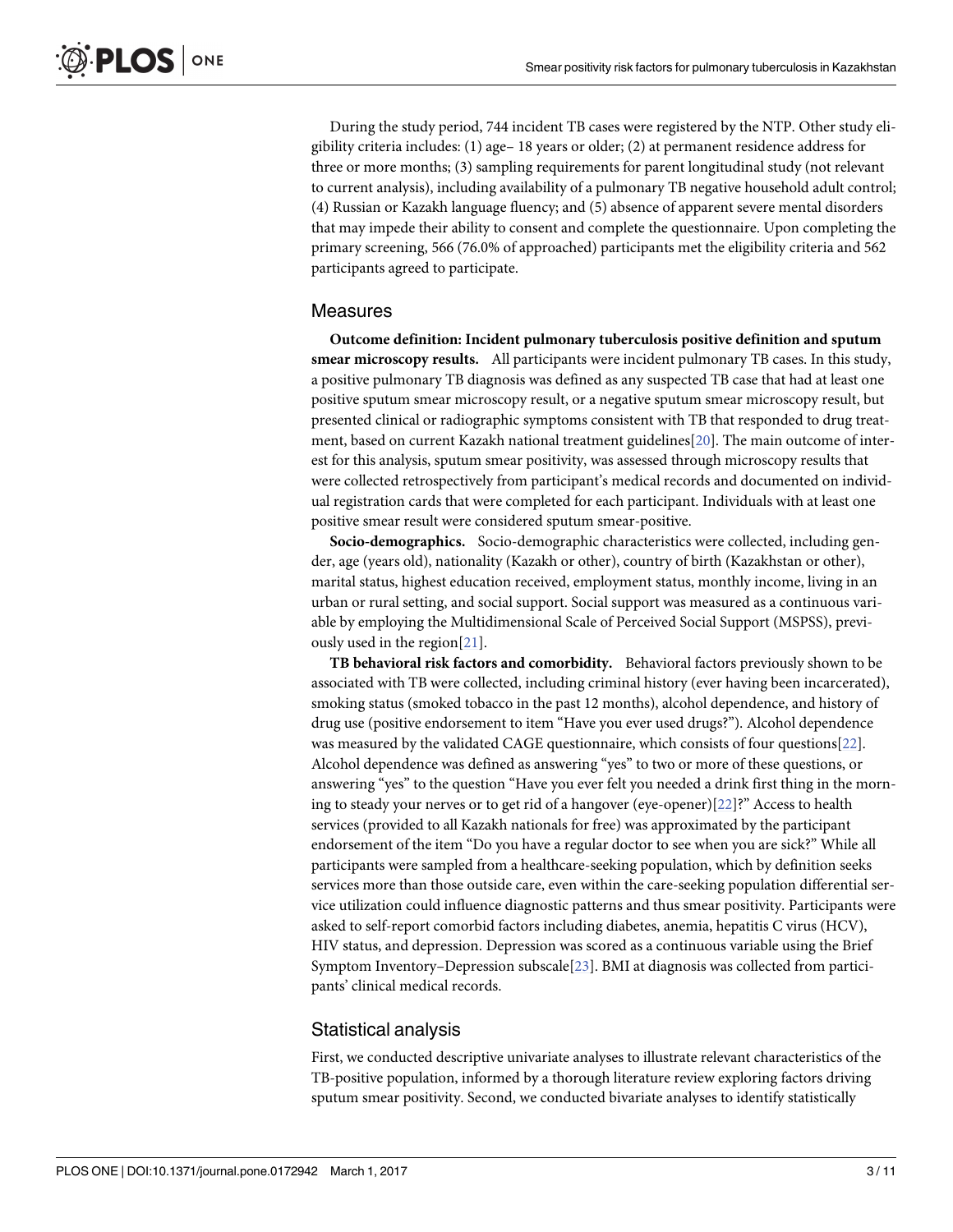<span id="page-3-0"></span>significant differences in socio-demographic, behavioral, and comorbidity factors between smear-positive and smear-negative populations by performing Chi-Square and Fisher's exact tests for categorical variables and Student t-tests (Wilcoxon for variables non-normally distributed, as identified through Shapio-Wilk normality tests) for continuous variables. Third, simple bivariate logistic regressions were performed to identify potentially significant (p *<* 0.10) associations between socio-demographic, behavioral, and comorbidity factors and smear positivity. Fourth, the final multivariable logistic regression analysis estimated the relationship between sputum smear status and statistically significant factors (p *<* 0.10) from the previous simple bivariate regression analysis and factors deemed epidemiologically relevant based on the extant literature (e.g. tobacco usage, social support, health system access, and HCV). Once estimated, we performed diagnostics of the final multivariable logistic regression model to explore: model fit (Hosmer-Lemeshow goodness of fit), the potential for collinearity among included variables, and residual distribution. Significance for the final model was defined as p value *<* 0.05. All analyses were conducted in SAS 9.4.

### Ethical consideration

All identifying information were removed before performing analysis. Ethical review was approved by Institutional Review Boards from Columbia University (Protocol AAAJ8510), Center for Life Sciences of Nazarbayev University (Protocol 2, 24 at April 17, 2012 meeting) and the National TB Center of Kazakhstan (March 19, 2012 meeting). Written informed consent was acquired from all participants, stored in a secure study location, and was approved by Institutional Review Boards.

#### **Results**

#### Participant characteristics

744 TB-positive index cases were identified from 2012 to 2014, of which 562 (75.5%) agreed to complete the questionnaire. Participant's mean age was  $35 (SD = 13.4)$  years, ranging from 18 to 83 years. [Table](#page-4-0) 1 shows the study population demographic characteristics, risk factors, and comorbidities of all TB-positive index cases and stratified by smear-positive diagnostic status. The study population was 55.0% male, with 61.7% currently married and 76.9% Kazakh nationals. The majority (80.6%) of the population were employed full-time and 92.7% had attended high school or more of formal schooling, consistent with UNICEF's description of the overall Kazakh population in 2012[\[24\]](#page-9-0).

### Behavioral risk factors and comorbidity

Participants reported: having a regular doctor they could see when sick (86.3%); low levels of alcohol consumption (49.6% ever consumed alcohol) and dependence (10.3% based on CAGE results); and moderate levels of tobacco smoking (18.2% in the past 12 months). Diabetes (7.1% ever diagnosed) and HCV (2.1% ever diagnosed) were the most commonly reported comorbid conditions.

#### Smear-positive risk factors

A third, 193 (34.3%), of the study participants were smear-positive with 14 (2.5%) participants having invalid or no smear results. Through bivariate analyses the smear-positive population had significantly more males (63.7%,  $p = 0.003$ ) and less Kazakh nationals (71.0%,  $p = 0.017$ ) than those who were reported as smear-negative. Education level, employment and marital status were not statistically different between the two smear categories. Smear-positive patients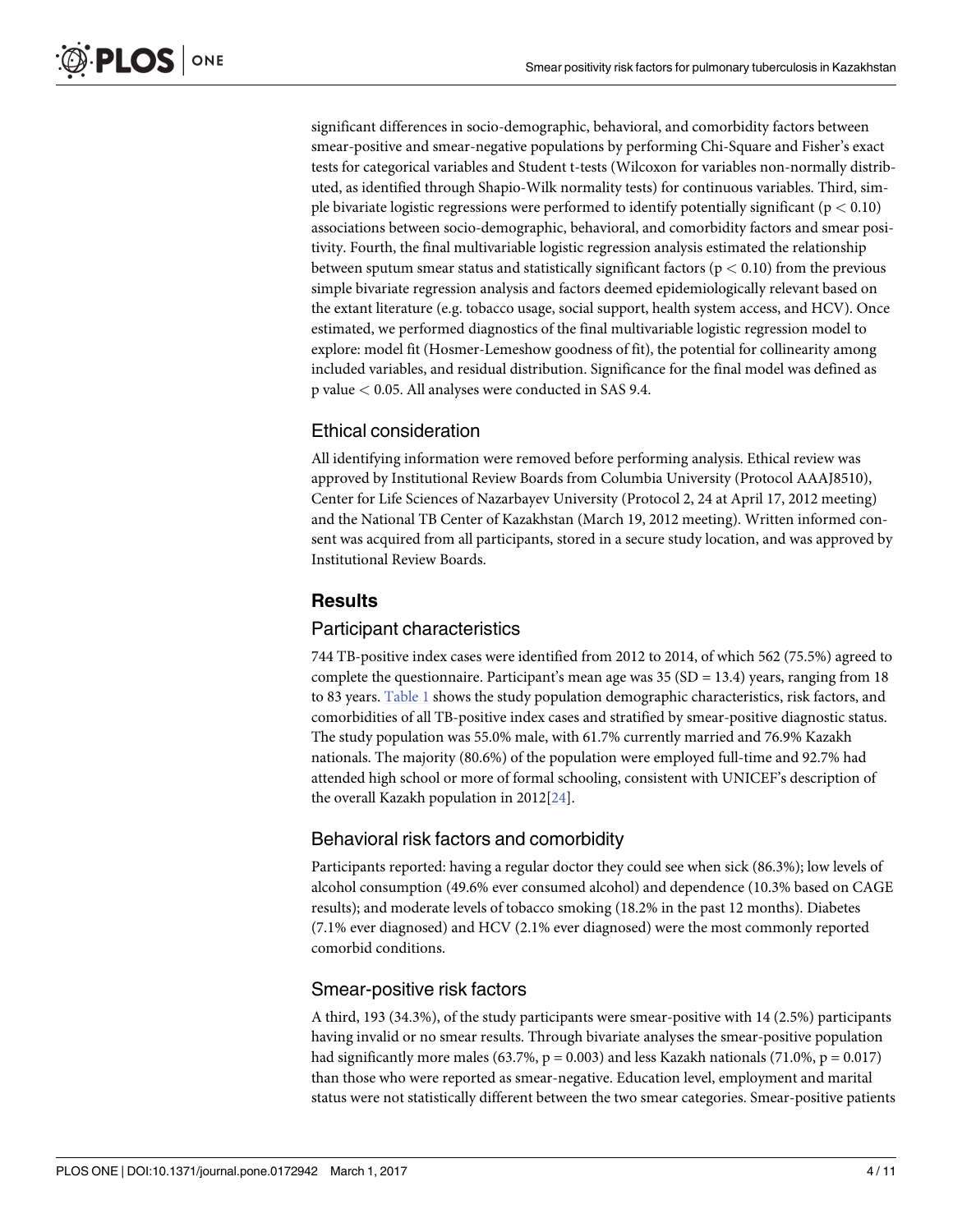<span id="page-4-0"></span>

| <b>O. PLOS</b> ONE |  |
|--------------------|--|
|--------------------|--|

| Table 1.  Study population characteristics among 562 total and smear-positive participants, Kazakhstan, 2012–2014. |  |  |
|--------------------------------------------------------------------------------------------------------------------|--|--|
|                                                                                                                    |  |  |

|                                         |                      | Smear+ (193)         | <b>Smear- (355)</b> |                      | <b>Total (562)</b> |                      |         |
|-----------------------------------------|----------------------|----------------------|---------------------|----------------------|--------------------|----------------------|---------|
|                                         | % (n)                | 95% CI               | % (n)               | 95% CI               | % (n)              | 95% CI               | p-value |
| Socio-demographic                       |                      |                      |                     |                      |                    |                      |         |
| Sex, male                               | 63.73%<br>$(123)$ ** | 56.92%-<br>70.53%    | 50.7% (180)         | 45.48%-<br>55.92%    | 54.98% (309)       | 50.86%-<br>59.11%    | 0.003   |
| Age, mean (SD)                          | 36.5(13.4)           | $34.5 - 38.3$        | 34.7 (13.0)         | $33.3 - 36.0$        | 35(13.1)           | $34.2 - 36.4$        | 0.118   |
| Employed                                | 80.83% (156)         | 75.258%-<br>86.4%    | 80.56% (286)        | 76.43%-<br>84.69%    | 80.60% (453)       | 77.33%-<br>83.88%    | 0.94    |
| Highest education                       |                      |                      |                     |                      |                    |                      |         |
| Primary school                          | $0.52\%$ (1)         | $0.00\% - 1.53\%$    | $0.28\%$ (1)        | $0.00\% - 0.83\%$    | $0.36\%$ (2)       | $0.00\% - 0.84\%$    | 0.6095  |
| Secondary school                        | $8.81\%$ (17)        | 4.79%-12.81%         | $6.20\%$ (22)       | 3.68%-8.71%          | $6.94\%$ (39)      | 4.83%-9.04%          |         |
| High school                             | 28.50% (55)          | 22.10%-<br>34.88%    | 31.83% (113)        | 26.97%-<br>36.69%    | 30.60% (172)       | 26.78%-<br>34.42%    |         |
| Vocational education                    | 44.04% (85)          | 37.01%-<br>51.06%    | 42.54% (151)        | 37.37%-<br>47.69%    | 43.06% (242)       | 38.95%-<br>47.16%    |         |
| Incomplete higher education             | 5.18%(10)            | 2.04%-8.31%          | $3.38\%$ (12)       | 1.49%-5.26%          | 4.27% (24)         | 2.59%-5.94%          |         |
| Higher education                        | 12.95% (25)          | 8.20%-17.70%         | 15.77% (56)         | 11.97%-<br>19.57%    | 14.77% (83)        | 11.82%-<br>17.71%    |         |
| Nationality                             |                      |                      |                     |                      |                    |                      |         |
| Kazakh                                  | 70.98% (137)*        | 64.56%-<br>77.40%    | 80.00% (284)        | 75.82%-<br>84.17%    | 76.87% (432)       | 73.37%-<br>80.37%    | 0.017   |
| Other                                   | 29.02% (56)          | 22.59%-<br>35.43%    | 20.00% (71)         | 15.82%-<br>24.17%    | 23.13% (130)       | 19.63%-<br>26.62%    |         |
| <b>Marital Status, Married</b>          | 58.55% (113)         | 51.57%-<br>65.52%    | 62.82% (223)        | 57.77%-<br>67.86%    | 61.74% (347)       | 57.71%-<br>65.77%    | 0.327   |
| Monthly income, mean(SD)                | 45474 (53896)        | 37823-53127          | 38727<br>(58902)    | 32579-44876          | 40781<br>(56970)   | 36061-45501          | 0.218   |
| Place of birth                          |                      |                      |                     |                      |                    |                      |         |
| Kazakh                                  | 89.64% (173)         | 85.32%-<br>93.95%    | 91.55% (325)        | 88.64%-<br>94.45%    | 91.10% (512)       | 88.74%-<br>93.46%    | 0.458   |
| Other                                   | 10.36% (20)          | 6.04%-14.67%         | 8.45(30)            | 5.54%-11.35%         | $8.90\%$ (50)      | 6.53%-11.25%         |         |
| Urban                                   | 52.85% (102)*        | 45.78%-<br>59.91%    | 41.48% (146)        | $36.31% -$<br>46.64% | 45.77% (254)       | $41.61% -$<br>49.92% | 0.011   |
| <b>Study Site</b>                       |                      |                      |                     |                      |                    |                      |         |
| Almaty city                             | 18.65% (36)          | $13.14% -$<br>24.16% | 4.79% (17)          | 2.56%-7.01%          | $9.96\%$ (56)      | 7.48%-12.44%         | < 0.001 |
| Almaty area                             | 23.32% (45)          | 17.33%-<br>29.30%    | 37.75% (134)        | 32.68%-<br>42.80%    | 32.92% (185)       | 29.02%-<br>36.81%    |         |
| Kyzylorda                               | 29.02% (56)          | 22.59%-<br>35.43%    | 33.52% (119)        | 28.59%-<br>38.44%    | 31.14% (175)       | 27.29%-<br>34.97%    |         |
| Kostanay                                | 29.02% (56)          | 22.59%-<br>35.43%    | 23.94% (85)         | 19.49%-<br>28.39%    | 25.98% (146)       | 22.34%-<br>29.61%    |         |
| <b>Behavioral</b>                       |                      |                      |                     |                      |                    |                      |         |
| Ever incarcerated                       | $6.81\%$ (13)**      | 3.22%-10.38%         | $1.98\%$ (7)        | 0.52%-3.43%          | $3.76\% (21)$      | 2.18%-5.34%          | 0.004   |
| Smoked tobacco in the past 12<br>months | 22.41% (39)          | 16.19%-<br>28.63%    | 15.79% (51)         | 11.79%-<br>19.77%    | 18.24% (93)        | 14.87%-<br>21.60%    | 0.067   |
| Ever consumed alcohol                   | 55.96% (108)*        | 48.93%-<br>62.98%    | 47.04% (167)        | 41.83%-<br>52.25%    | 49.64% (279)       | 45.50%-<br>53.79%    | 0.046   |
| Alcohol dependence <sup>§</sup>         | 17.10%<br>$(33)$ *** | 11.77%-<br>22.42%    | $6.76\%$ (24)       | 4.14%-9.38%          | 10.32% (58)        | 7.80%-12.84%         | < 0.001 |
| Ever used drugs                         | $9.33\%$ (18)**      | 5.21%-13.44%         | $3.10\%$ (11)       | 1.29%-4.90%          | $5.34\%$ (30)      | 3.47%-7.20%          | 0.002   |
| Social Support Score, mean (SD)         | 64.6 (10.6)          | 63.1-66.1            | 64.7 (10.2)         | 63.6-65.7            | 64.6 (2.88)        | 63.7-65.4            | 0.81    |

(Continued)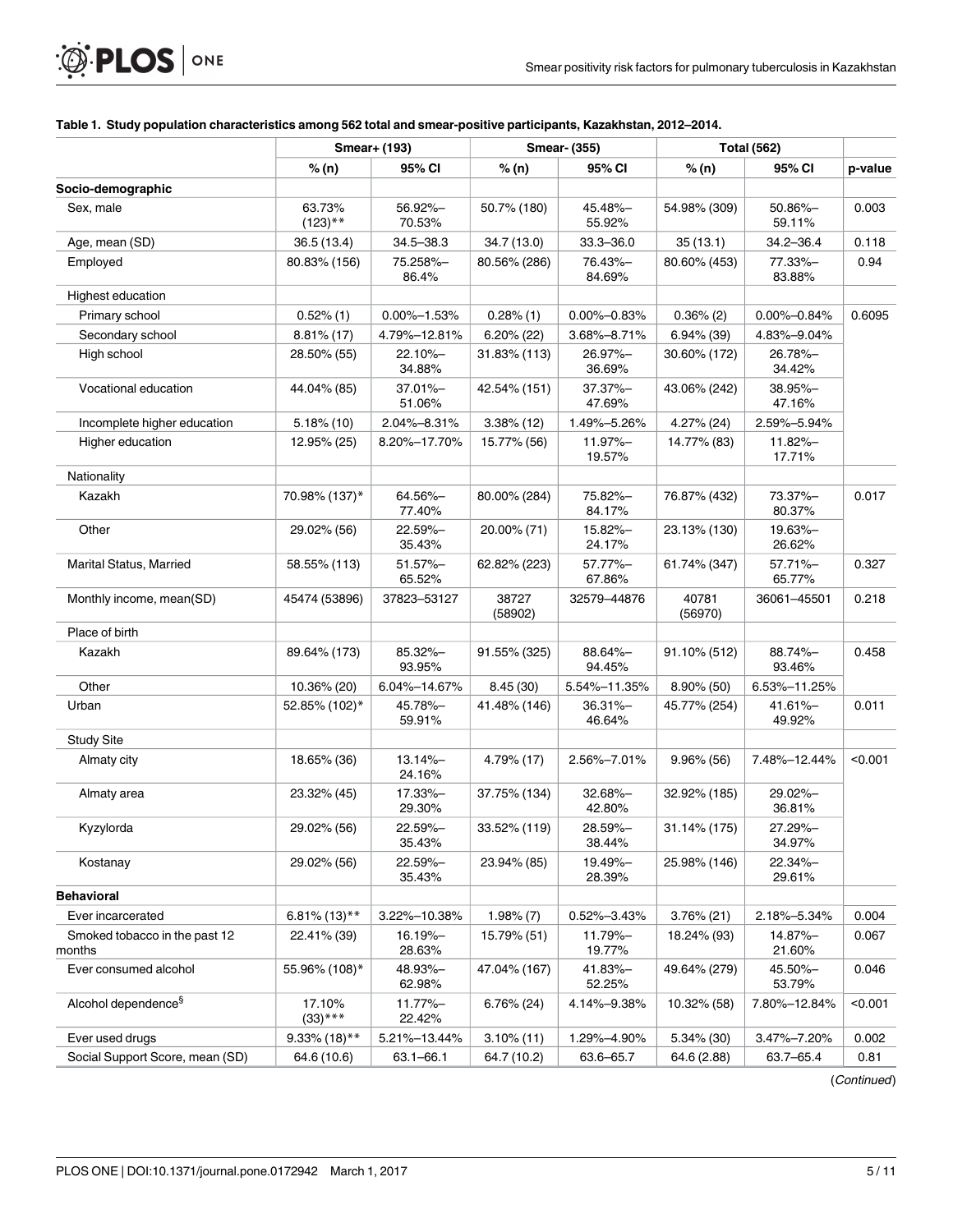#### <span id="page-5-0"></span>**Table 1.** (Continued)

|                              | Smear+ (193)              |                   | <b>Smear- (355)</b> |                       | <b>Total (562)</b> |                       |         |
|------------------------------|---------------------------|-------------------|---------------------|-----------------------|--------------------|-----------------------|---------|
|                              | % (n)                     | 95% CI            | % (n)               | 95% CI                | % (n)              | 95% CI                | p-value |
| Have a doctor                | 90.16% (174)              | 85.93%-<br>94.37% | 85.07% (302)        | $81.35\% -$<br>88.78% | 86.30% (485)       | $83.44\% -$<br>89.15% | 0.092   |
| Comorbidity                  |                           |                   |                     |                       |                    |                       |         |
| BMI, mean (SD)               | 20.8(3.8)                 | $20.2 - 21.3$     | 21.4(2.6)           | $21.0 - 21.8$         | 21.2(3.7)          | $20.9 - 21.5$         | 0.005   |
| Ever diagnosed with diabetes | 13.09% (25)<br>$***$      | 8.29%-17.88%      | $4.23\%$ (15)       | 2.12%-6.32%           | $7.14\%$ (40)      | 5.00%-9.28%           | < 0.001 |
| Ever diagnosed with anemia   | 11.46% (22)               | 6.93%-15.97%      | 15.54% (55)         | $11.75% -$<br>19.32%  | 14.11% (79)        | $11.21% -$<br>16.99%  | 0.191   |
| Ever diagnosed with HCV      | $3.63\%$ (7) <sup>*</sup> | $0.98\% - 6.27\%$ | $1.13\%$ (4)        | $0.02\% - 2.22\%$     | $2.14\%$ (12)      | $0.93\% - 3.33\%$     | 0.046   |
| <b>HIV Status, Positive</b>  | $2.60\%$ (4)              | $0.07\% - 5.11\%$ | $0.97\%$ (3)        | $0.00\% - 2.06\%$     | $1.48\%$ (7)       | $0.38\% - 2.57\%$     | 0.175   |
| Depression Score, mean (SD)  | 1.64(2.84)                | $1.23 - 2.045$    | 1.60(3.03)          | $1.28 - 1.91$         | 1.62(2.99)         | $1.37 - 1.86$         | 0.486   |

Notes. HCV: Hepatitis C virus; all p values refer to comparison between smear-positive and smear-negative subjects only: Chi-Square and Fisher's exact tests for categorical variables and Student t-tests for continuous variables

 $*$  p<0.05.

\*\* p<0.01

\*\*\* p<0.001

§ as measured by the CAGE.

doi:10.1371/journal.pone.0172942.t001

consistently reported significantly higher rates of incarceration (6.8% vs. 3.8%), recently smoked more (22.4% vs. 18.2%), were more dependent on alcohol (17.1% vs. 10.3%), and more frequently lived in urban settings (52.9% vs. 45.8%). Most participants, irrespective of smear status, reported high levels (64.6 mean score) of social support from either family members or friends. Smear-positive cases reported increased rates of diabetes (13.1%) and HCV (3.6%). No significant difference in BMI was observed. Similarly, HIV (1.5%) and depression (1.62) did not differ significantly by smear status.

[Table](#page-6-0) 2 shows the unadjusted (OR) and adjusted odds ratios (aOR) and their 95% confidence intervals generated by simple logistic regression and multivariable logistic regression analysis, respectively. Upon removing those with missing values, our final model included 480 participants. The final adjusted multivariable logistic regression model, identifying independent associations with sputum smear positivity, showed significant associations between smear positivity and male gender [aOR 1.97 (1.25, 3.11)], Almaty area [aOR 0.15 (0.07, 0.35)], Kyzylorda [aOR 0.22 (0.10, 0.51)], and Kostanay [aOR 0.29 (0.13, 0.64)] study sites, ever being incarcerated [aOR 3.62 (1.18, 11.13)], alcohol dependence [aOR 2.61 (1.20, 5.69)], having a doctor to see when ill [aOR 2.69 (1.32, 5.49)], and diabetes [aOR 5.02 (2.35, 10.71)]. Kazakh nationality [aOR 0.70 (0.40, 1.22)], setting [aOR 1.07 (0.68, 1.69)], recently smoked tobacco [aOR 0.57 (0.28, 1.13)], ever-used drugs [aOR 1.48 (0.58, 3.76)], and HCV [aOR 4.28 (0.85, 21.57)] were not statistically significant. The final model indicates a changed protective effect of living in Almaty area, Kyzylorda, and Kostanay when compared to Almaty city.

#### **Discussion**

This study provides insight on subpopulations associated with smear positivity. The proportion of smear-positive participants among the incident TB-positive population was low (34.3%). Men, those with diabetes, a history of incarceration, or alcohol dependency have significantly higher odds of smear-positive test results compared to other populations. Those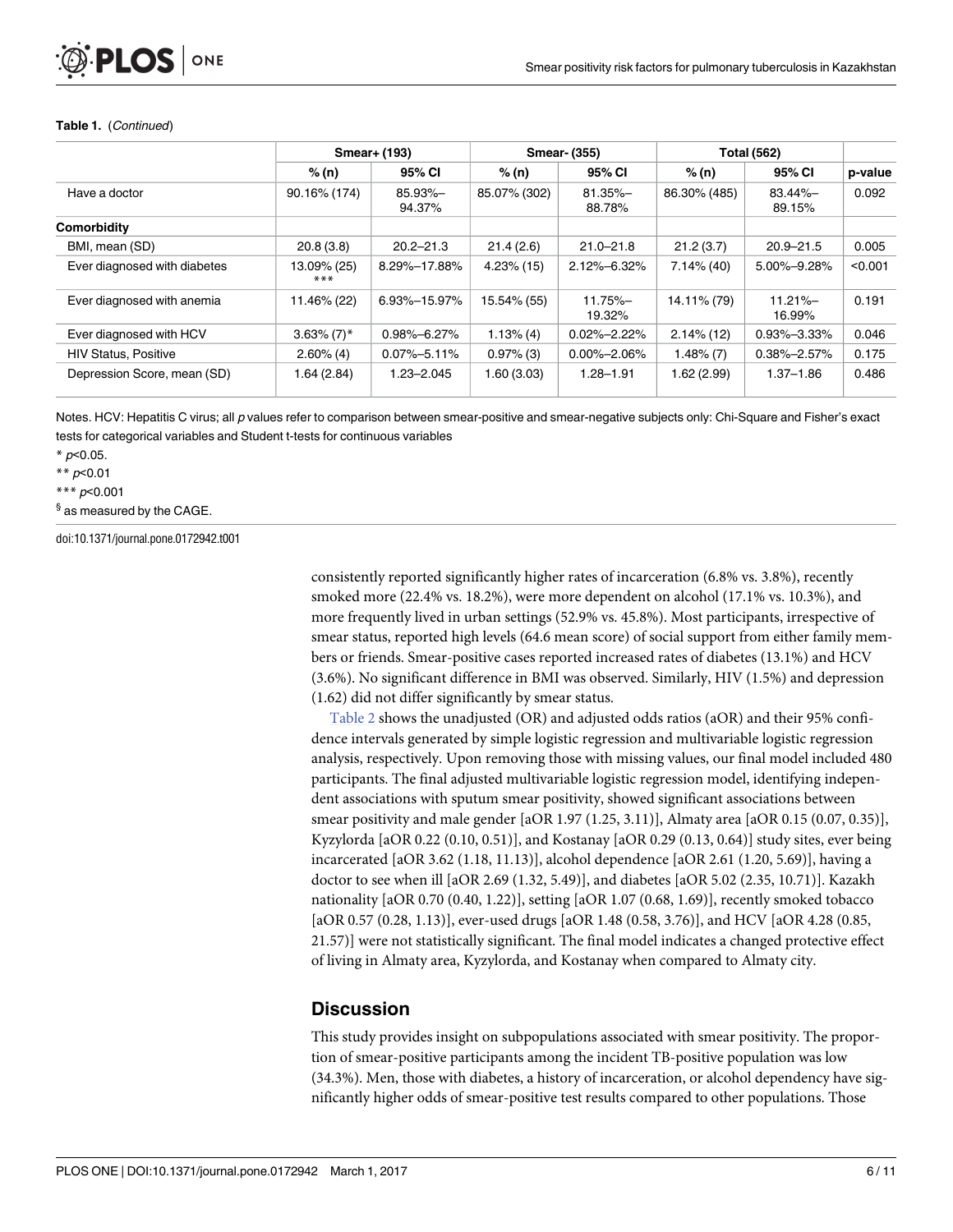|                                  | <b>Unadjusted</b> |               | <b>Adjusted</b>    |               |  |
|----------------------------------|-------------------|---------------|--------------------|---------------|--|
|                                  | OR (95% CI)       | p-value       | aOR (95% CI)       | p-value       |  |
| Socio-demographic                |                   |               |                    |               |  |
| Sex, male (ref. female)          | 1.71(1.19, 2.45)  | $0.004**$     | 1.97(1.25, 3.11)   | $0.004**$     |  |
| Nationality, Kazakh (ref. other) | 0.61(0.41, 0.92)  | $0.017*$      | 0.70(0.40, 1.22)   | 0.21          |  |
| <b>Study Site</b>                |                   |               |                    |               |  |
| Almaty city                      | ref               |               | ref                |               |  |
| Almaty area                      | 6.32(3.23, 12.30) | $0.001***$    | 0.15(0.07, 0.35)   | $< 0.001$ *** |  |
| Kyzylorda                        | 4.50 (2.33, 8.69) | $< 0.001$ *** | 0.22(0.10, 0.51)   | $< 0.001$ *** |  |
| Kostanay                         | 3.21(1.64, 6.27)  | $< 0.001$ *** | 0.29(0.13, 0.64)   | $0.002**$     |  |
| Urban (ref. rural)               | 1.58 (1.11, 2.25) | $0.011*$      | 1.07(0.68, 1.69)   | 0.779         |  |
| Behavioral (ref. never or no)    |                   |               |                    |               |  |
| Incarcerated, ever               | 3.62(1.42, 9.24)  | $0.007**$     | 3.62(1.18, 11.13)  | $0.026*$      |  |
| Smoked tobacco, past 12 months   | 1.54(0.97, 2.45)  | 0.069         | 0.57(0.28, 1.13)   | 0.107         |  |
| Consumed alcohol, ever           | 1.43(1.01, 2.04)  | $0.047*$      | 0.79(0.49, 1.28)   | 0.339         |  |
| Alcohol dependence <sup>§</sup>  | 2.84(1.63, 4.97)  | $< 0.001$ *** | 2.61 (1.20, 5.69)  | $0.016*$      |  |
| Used drugs, ever                 | 3.22(1.49, 6.96)  | $0.003**$     | 1.48 (0.58, 3.76)  | 0.416         |  |
| Have a doctor                    | 1.61 (0.92, 2.80) | 0.095         | 2.69 (1.32, 5.49)  | $0.007**$     |  |
| <b>Comorbidity (ref. never)</b>  |                   |               |                    |               |  |
| Diagnosed with diabetes, ever    | 3.41(1.75, 6.65)  | $< 0.001$ *** | 5.02 (2.35, 10.71) | $<0.001***$   |  |
| Diagnosed with HCV, ever         | 3.30(0.95, 11.42) | 0.059         | 4.28 (0.85, 21.57) | 0.077         |  |

#### [Table](#page-5-0) 2. Crude and Adjusted Associations with Smear-positive Among 480 Pulmonary Tuberculosis Cases, Kazakhstan, 2012-2014.

Notes. HCV: Hepatitis C virus

<span id="page-6-0"></span>PLOS ONE

 $*$  p<0.05

\*\*  $p<0.01$ 

#### \*\*\* p<0.001

§ as measured by the CAGE.

doi:10.1371/journal.pone.0172942.t002

who utilized healthcare services in Almaty city had significantly higher odds of testing smearpositive when compared to those in other study regions.

Previous research has identified several risk factors that are significant for acquiring active TB, including diabetes[[25](#page-10-0), [26](#page-10-0)], alcohol abuse[[5,](#page-9-0) [27,](#page-10-0) [28\]](#page-10-0), and a history of incarceration[\[3\]](#page-9-0). This work builds upon those findings by linking these determinants to increased infectiousness, as approximated by sputum smear positivity. Notably, those diagnosed with diabetes were found to have a 5-fold increase in odds of testing smear-positive. It is possible that increased infectiousness may occur as result of the reported correlation between diabetes and impaired host immunity to TB[[26](#page-10-0)]. With 5% of the population currently diagnosed with diabetes, these individuals may significantly contribute to the burden of TB in Kazakhstan[[29](#page-10-0)].

Strong associations between alcohol dependence and incarceration with smear positivity were observed and both have been previously linked to active TB [[3](#page-9-0), [6,](#page-9-0) [21,](#page-9-0) [27,](#page-10-0) [28\]](#page-10-0). Exploring TB transmission, due to close contact, confined spaced, and poor ventilation, transmission of TB in prisons is higher than those observed in the general population[[3](#page-9-0)]. Providing routine TB screening and adequate treatment programs within prison systems may reduce overall TB rates and prevent community transmission[[3](#page-9-0)]. TB burden follows a socio-economic status (SES) gradient, with the highest burden among economically underprivileged populations[[30,](#page-10-0) [31\]](#page-10-0). Participants in our study reported higher rates of unemployment (19.4%) as compared to the national census  $(5.0\%)$ [[32](#page-10-0)]. This may indicate that our study population experience higher rates of alcohol dependency, history of incarceration, or homelessness compared to the general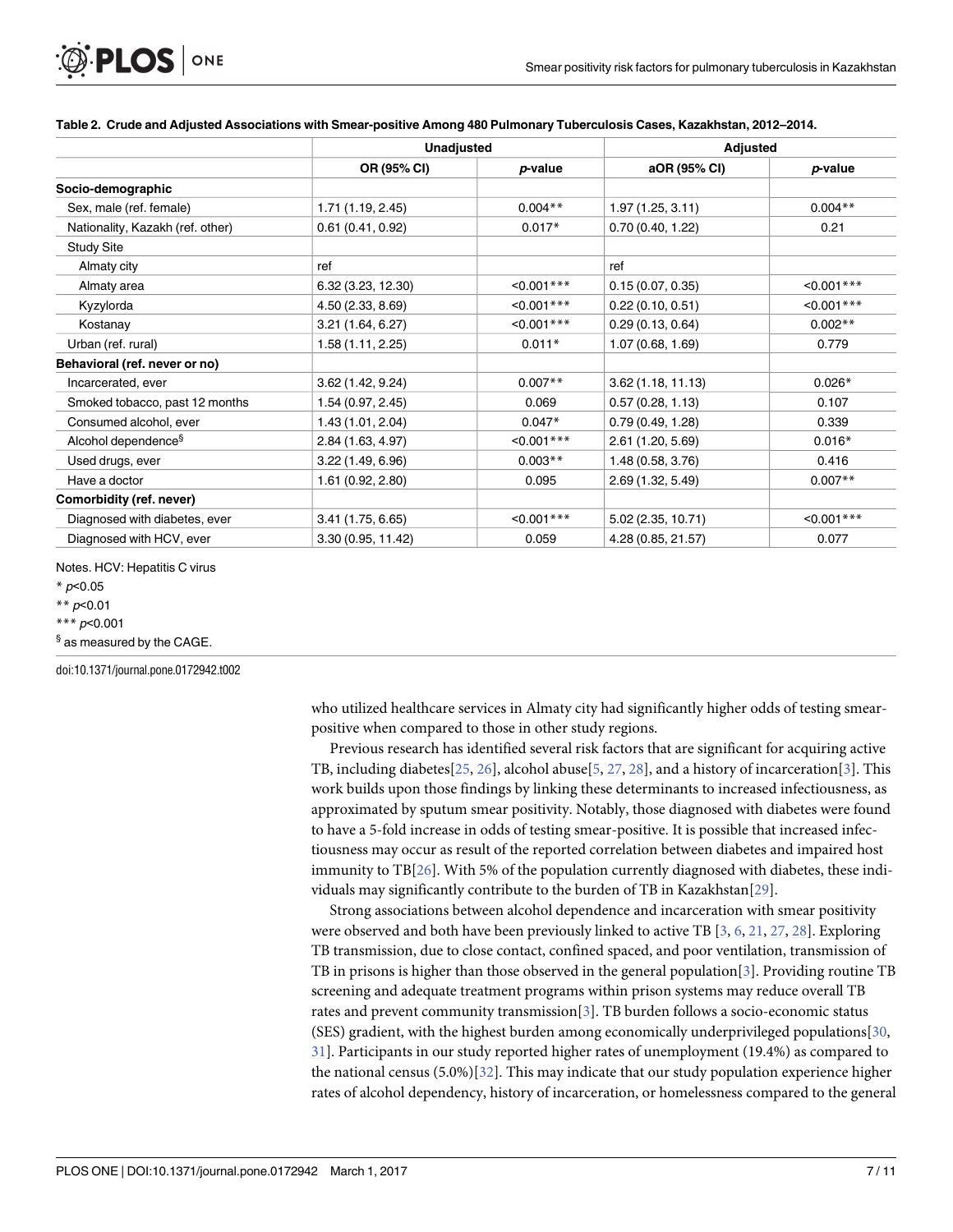<span id="page-7-0"></span>population, as these factors often coincide with poverty. Together, these factors may partially explain the underlying association between low SES, TB risk, and smear positivity in Kazakhstan. Though TB diagnosis and treatment is free in Kazakhstan, these populations often don't seek care until their symptoms worsen[\[33\]](#page-10-0). This may result in a larger concentration of severe TB cases and increase the observed association between these risk factors and smear positivity in our study.

The utilization of healthcare services in the Almaty area, Kyzylorda, or Kostanay regions appear to be protective of smear positivity as compared to the use of services in Almaty city. The crude deleterious association between region shifts to a protective association once the independent effect of healthcare utilization (for which seeing a physician serves as a proxy) is considered. Urban settings have a higher burden of TB due to higher population density, crowded living and working conditions and lifestyle[[31](#page-10-0)]. Kazakhstan population density is among the lowest in the world, especially in rural settings. Therefore, individuals in Almaty area, Kyzylorda, or Kostanay regions, which are generally rural settings, may have lower odds of smear-positive TB as a result of lower quality diagnostic services and healthcare utilization in rural areas.

Men have an almost 2-fold increase in odds of smear positivity as compared to women. Gendered differences in pulmonary-related health outcomes could be the result of physiological and immune system factors, epigenetics, and differential sociocultural exposure and reporting practices [[34–36\]](#page-10-0). Specific to smear positivity, sputum volume and quality production do not appear to differ by gender [\[37\]](#page-10-0). However, gendered reporting differences exist with men receiving more clinical exams for similar coughs [\[38\]](#page-10-0) and women reporting more coughs but less phlegm (for similar levels of pulmonary distress) [[39](#page-10-0), [40\]](#page-10-0), a key diagnostic criteria for TB clinical diagnostic algorithms used in Kazakhstan. Similar to regional variations, this potential decrease in phlegm reporting could lead to fewer sputum sample requests and subsequent smear testing and positivity results for women. Additional research into gender quality of clinical service differentials is needed to clarify this relationship and isolate the unique contribution of genetic, physiological and sociocultural factors.

The overall proportion of smear-positive participants among the TB-positive population was low (35%); and slightly lower than previously reported proportions (50%) [\[41\]](#page-10-0). This may indicate poor quality sputum sample collection or inadequate test performance by healthcare workers, both of which heavily affects sputum smear microscopy sensitivity[[41](#page-10-0)]. High rates of TB case notification are observed in rural settings, but these populations have significantly lower odds of testing smear-positive. TB case notification rates in Kyzylorda (110.5/100,000) and Kostanay (108.1/100,000) have been reported to be higher than those in Almaty (49.8/ 100,000)[[12](#page-9-0)]. This may be due to lack of access to accurate and rapid diagnostics tests and reliance of symptom-based diagnosis in rural areas. The utilization of a rapid and sensitive test, like the WHO-recommended Cepheid GeneXpert, may improve the detection and treatment of TB in smear-negative cases while preventing unnecessary risk to patients and conserving resources due to misdiagnosis[\[42\]](#page-10-0).

There are several limitations to our study. First, TB-positive cases were identified and diagnosed clinically based on symptoms and were unconfirmed by culture, the current diagnostic gold standard for TB. Observed positive associations could be biased towards the null hypothesis, as these TB-negative smear-negative cases would mask true associations. Protective associations, like rural settings, may appear larger than the true effect. Second, unlike previous work [\[6](#page-9-0)], this study did not find associations between smear positivity and smoking, drug use, or HIV in our final adjusted model, perhaps owing to our limited sample size (based on geographic and temporal constraints). Our study population also had very low rates of drug use and HIV, which may have prevented us from observing any significant associations. Third,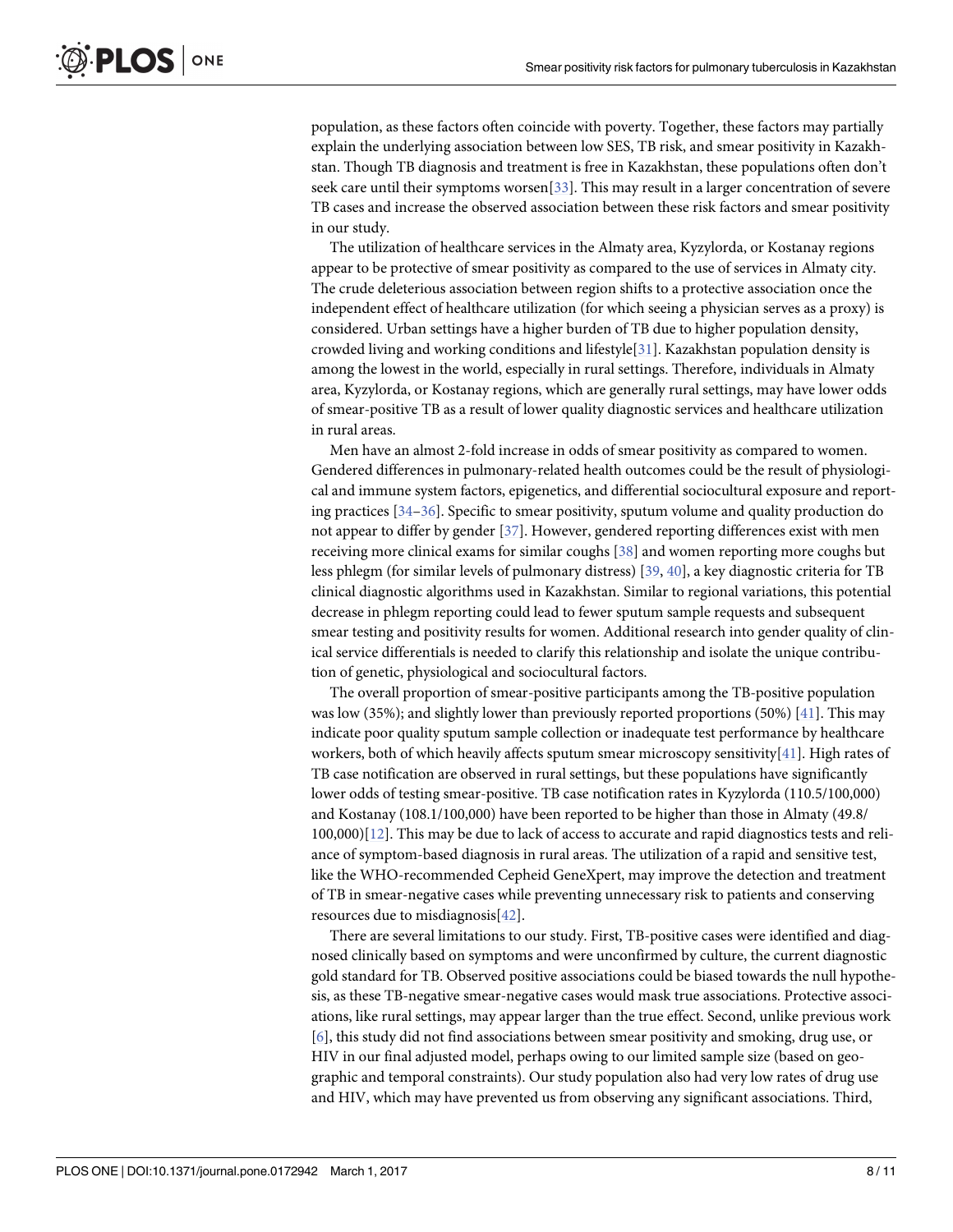<span id="page-8-0"></span>study population was limited to those with access to Kazakhstan's NTP and who met our inclusion criteria, thus excluding all incident TB-positive patients living alone or without access to TB care. Fourth, the majority of the findings are based on self-report data and open to potential recall and reporting biases. We have found no evidence to suggest that either under or over-reporting of these factors is systematically related to smear positivity status, something many participants may not even be aware of, thus we do not believe that it systematically altered our findings or interpretations.

#### **Conclusions**

The persistence of TB in Kazakhstan suggests the need to expand control efforts to address individual and social determinants of the disease. In our study, men, individuals with diabetes, abuse alcohol, and were incarcerated are at higher odds of testing smear-positive. Active case finding and targeted interventions focused on screening and treating these groups may considerably help reduce the transmission of TB. Integrating TB screening and treatment services with other established health services, like diabetes care, alcohol rehabilitation services, or prisons could greatly improve TB detection rates and treatment adherence and outcomes. Further studies are needed to determine the contribution of smear-negative TB-positive individuals to the spread of the disease in Kazakhstan. Additional studies should be conducted to determine whether interventions specific for populations identified in this study could significantly reduce the spread of TB.

#### **Acknowledgments**

**Additional contributions:** The authors would like to thank all project staff members who so kindly provided their time and efforts in recruitment, data collection, and project implementation; and all study participants who shared their time with us.

#### **Author Contributions**

**Conceptualization:** NS NE AT SH PY.

**Data curation:** AT BZ MD.

**Formal analysis:** NS PY SH.

**Funding acquisition:** AT NE NS MD BZ.

**Methodology:** SH PY AT.

**Project administration:** AT MD BZ MD A. Akilzhanova.

**Resources:** AT TA UK TM BZ MD.

**Supervision:** NS AT NE.

**Writing – original draft:** PY SH.

**Writing – review & editing:** NS NE AT SH PY A. Aifah.

#### **References**

- **[1](#page-1-0).** (WHO) WHO. Global Tuberculosis Report 2014. Geneva: 2014.
- **[2](#page-1-0).** (WHO) WHO. Tuberculosis country work summary: Kazakhstan. Geneva: 2011.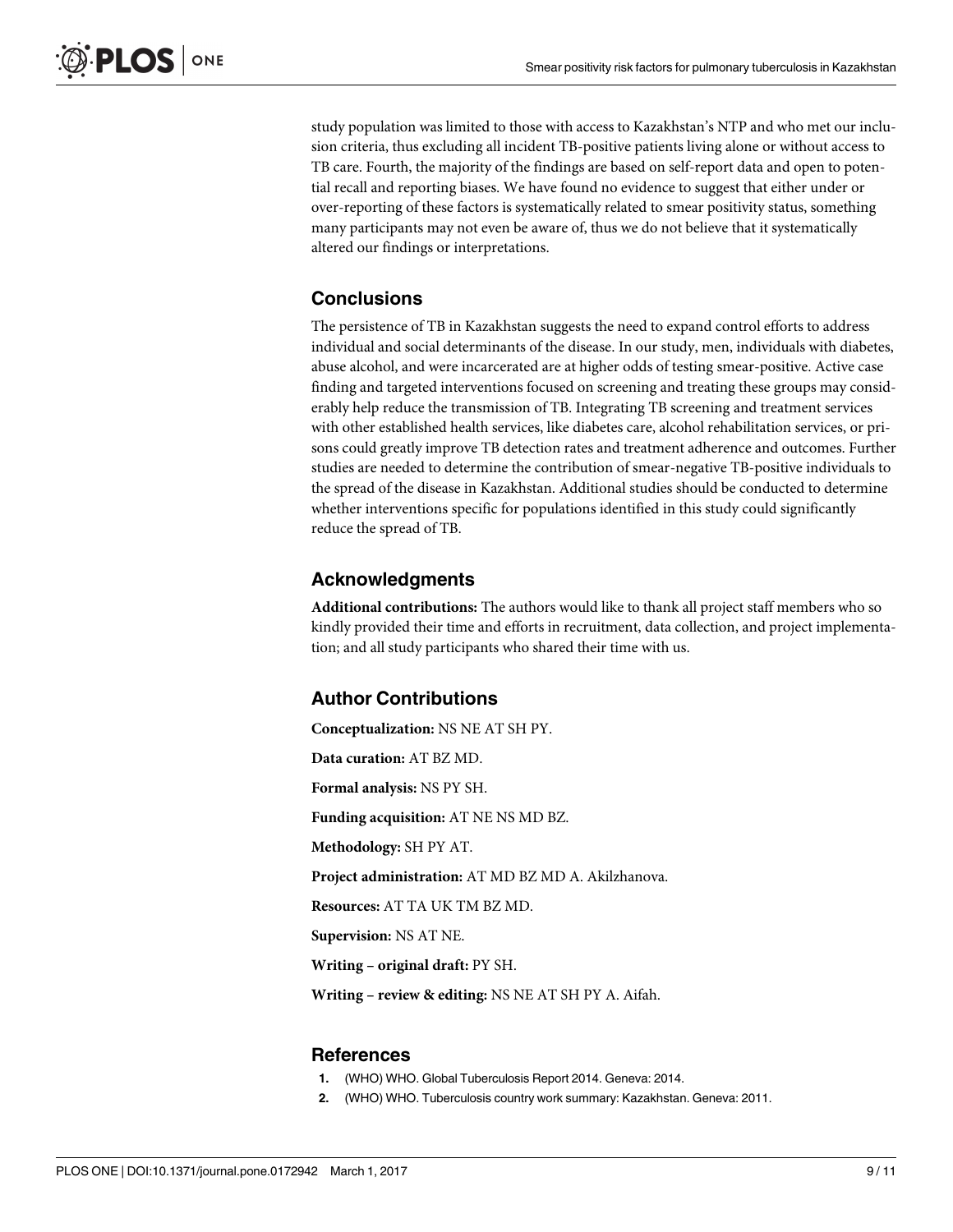- <span id="page-9-0"></span>**[3](#page-1-0).** Baussano I, Williams BG, Nunn P, Beggiato M, Fedeli U, Scano F. Tuberculosis incidence in prisons: a systematic review. PLoS medicine. 2010; 7(12):e1000381-e. doi: [10.1371/journal.pmed.1000381](http://dx.doi.org/10.1371/journal.pmed.1000381) PMID: [21203587](http://www.ncbi.nlm.nih.gov/pubmed/21203587)
- **[4](#page-1-0).** Bates MN, Khalakdina A, Pai M, Chang L, Lessa F, Smith KR. Risk of Tuberculosis From Exposure to Tobacco Smoke: A Systematic Review and Meta-analysis. Arch Intern Med. 2015; 167:335–42.
- **[5](#page-1-0).** Kuznetsov VN, Shelygin KV, Grjibovski aM, Mariandyshev aO, Johansson E, Bjune Ga. Incidence of Tuberculosis and Associations with Indicators of Alcohol Consumption in Three Regions of Northwest Russia in 1975–2009: A Time-Series Analysis. Journal of Environmental and Public Health. 2013; 2013:1–5.
- **[6](#page-1-0).** Hermosilla S, El-Bassel N, Aifah A, Terlikbayeva A, Zhumadilov Z, Berikhanova K, et al. Tuberculosis report among injection drug users and their partners in Kazakhstan. Public Health. 2014.
- **[7](#page-1-0).** Grenfell P, Baptista Leite R, Garfein R, de Lussigny S, Platt L, Rhodes T. Tuberculosis, injecting drug use and integrated HIV-TB care: a review of the literature. Drug Alcohol Depend. 2013; 129(3):180– 209. doi: [10.1016/j.drugalcdep.2012.11.013](http://dx.doi.org/10.1016/j.drugalcdep.2012.11.013) PMID: [23306095](http://www.ncbi.nlm.nih.gov/pubmed/23306095)
- **[8](#page-1-0).** Chien JY, Huang RM, Wang JY, Ruan SY, Chien YJ, Yu CJ, et al. Hepatitis C virus infection increases hepatitis risk during anti-tuberculosis treatment. Int J Tuberc Lung Dis. 2010; 14(5):616–21. PMID: [20392356](http://www.ncbi.nlm.nih.gov/pubmed/20392356)
- **[9](#page-1-0).** Reis NR, Lopes CL, Teles SA, Matos MA, Carneiro MA, Marinho TA, et al. Hepatitis C virus infection in patients with tuberculosis in Central Brazil. Int J Tuberc Lung Dis. 2011; 15(10):1397–402. doi: [10.5588/](http://dx.doi.org/10.5588/ijtld.10.0636) [ijtld.10.0636](http://dx.doi.org/10.5588/ijtld.10.0636) PMID: [22283901](http://www.ncbi.nlm.nih.gov/pubmed/22283901)
- **[10](#page-1-0).** El-Bassel N, Gilbert L, Terlikbayeva A, Wu E, Beyrer C, Shaw S, et al. HIV among injection drug users and their intimate partners in Almaty, Kazakhstan. AIDS Behav. 2013; 17(7):2490–500. doi: [10.1007/](http://dx.doi.org/10.1007/s10461-013-0484-2) [s10461-013-0484-2](http://dx.doi.org/10.1007/s10461-013-0484-2) PMID: [23612942](http://www.ncbi.nlm.nih.gov/pubmed/23612942)
- **[11](#page-1-0).** Doherty AM, Kelly J, McDonald C, O'Dywer AM, Keane J, Cooney J. A review of the interplay between tuberculosis and mental health. Gen Hosp Psychiatry. 2013; 35(4):398–406. doi: [10.1016/j.](http://dx.doi.org/10.1016/j.genhosppsych.2013.03.018) [genhosppsych.2013.03.018](http://dx.doi.org/10.1016/j.genhosppsych.2013.03.018) PMID: [23660587](http://www.ncbi.nlm.nih.gov/pubmed/23660587)
- **[12](#page-1-0).** Terlikbayeva A, Hermosilla S, Galea S, Schluger N, Yegeubayeva S, Abildayev T, et al. Tuberculosis in Kazakhstan: analysis of risk determinants in national surveillance data. BMC infectious diseases. 2012; 12:262. doi: [10.1186/1471-2334-12-262](http://dx.doi.org/10.1186/1471-2334-12-262) PMID: [23075260](http://www.ncbi.nlm.nih.gov/pubmed/23075260)
- **[13](#page-1-0).** Steingart KR, Ng V, Henry M, Hopewell PC, Ramsay A, Cunningham J, et al. Sputum processing methods to improve the sensitivity of smear microscopy for tuberculosis: a systematic review. 2006;6 (October).
- **[14](#page-1-0).** Behr M, Warren S, Salamon H, Hopewell P, de Leon aP, Daley C, et al. Transmission of Mycobacterium tuberculosis from patients smear-negative for acid-fast bacilli. The Lancet. 1999; 353(9151):444–9.
- **[15](#page-1-0).** Bumburidi E, Ajeilat S, Dadu A, Aitmagambetova I, Ershova J, Fagan R, et al. Progress towards tuberculosis control and determinants of treatment outcomes: Kazakhstan 2000–2002. Morbidity and Mortality Weekly Report. 2006; 55:S11–S5.
- **[16](#page-1-0).** Van Den Hof S, Tursynbayeva A, Abildaev T, Adenov M, Pak S, Bekembayeva G, et al. Converging risk factors but no association between HIV infection and multidrug-resistant tuberculosis in Kazakhstan. The International Journal of Tuberculosis and Lung Disease. 2013; 17(4):526–31. doi: [10.5588/ijtld.12.](http://dx.doi.org/10.5588/ijtld.12.0703) [0703](http://dx.doi.org/10.5588/ijtld.12.0703) PMID: [23485387](http://www.ncbi.nlm.nih.gov/pubmed/23485387)
- **[17](#page-1-0).** Perkins MD, Cunningham J. Facing the crisis: improving the diagnosis of tuberculosis in the HIV era. Journal of Infectious Diseases. 2007; 196(Supplement 1):S15–S27.
- **[18](#page-1-0).** Rouillon A, Perdrizet S, Parrot R. Transmission of tubercle bacilli: the effects of chemotherapy. Tubercle. 1976; 57(4):275–99. PMID: [827837](http://www.ncbi.nlm.nih.gov/pubmed/827837)
- **[19](#page-1-0).** Lombardi G, Monte PD, Denicolò A, Tadolini M, Martelli G, Letizia M, et al. Trend of microbiologicallyconfirmed tuberculosis in a low-incidence setting with high immigration rates. 2014:14–9.
- **[20](#page-2-0).** Ministry of Health National Center of T. Guidelines on Tuberculosis Control in Republic of Kazakhstan. 2008.
- **[21](#page-2-0).** Wan TTH, Chukmaitov A. Social capital and use of folk and herbal medicine by older women in Almaty, Kazakhstan. International Journal of Public Policy. 2007; 2.3(4):217–34.
- **[22](#page-2-0).** Kitchens JM. Does This Patient Have an Alcohol Problem? JAMA: the journal of the American Medical Association. 1994; 272(22):1782–7. PMID: [7966928](http://www.ncbi.nlm.nih.gov/pubmed/7966928)
- **[23](#page-2-0).** DeRogatis L. The Brief Symptom Inventory (BSI): Administration, scoring and procedures manual. 3rd ed. ed. Minneapolis: National Computer System; 1993.
- **[24](#page-3-0).** (UNICEF) UNCsF. Statistics | Kazakhstan | UNICEF [cited 2016 September 10, 2016]. Available from: [http://www.unicef.org/infobycountry/kazakhstan\\_statistics.html.](http://www.unicef.org/infobycountry/kazakhstan_statistics.html)